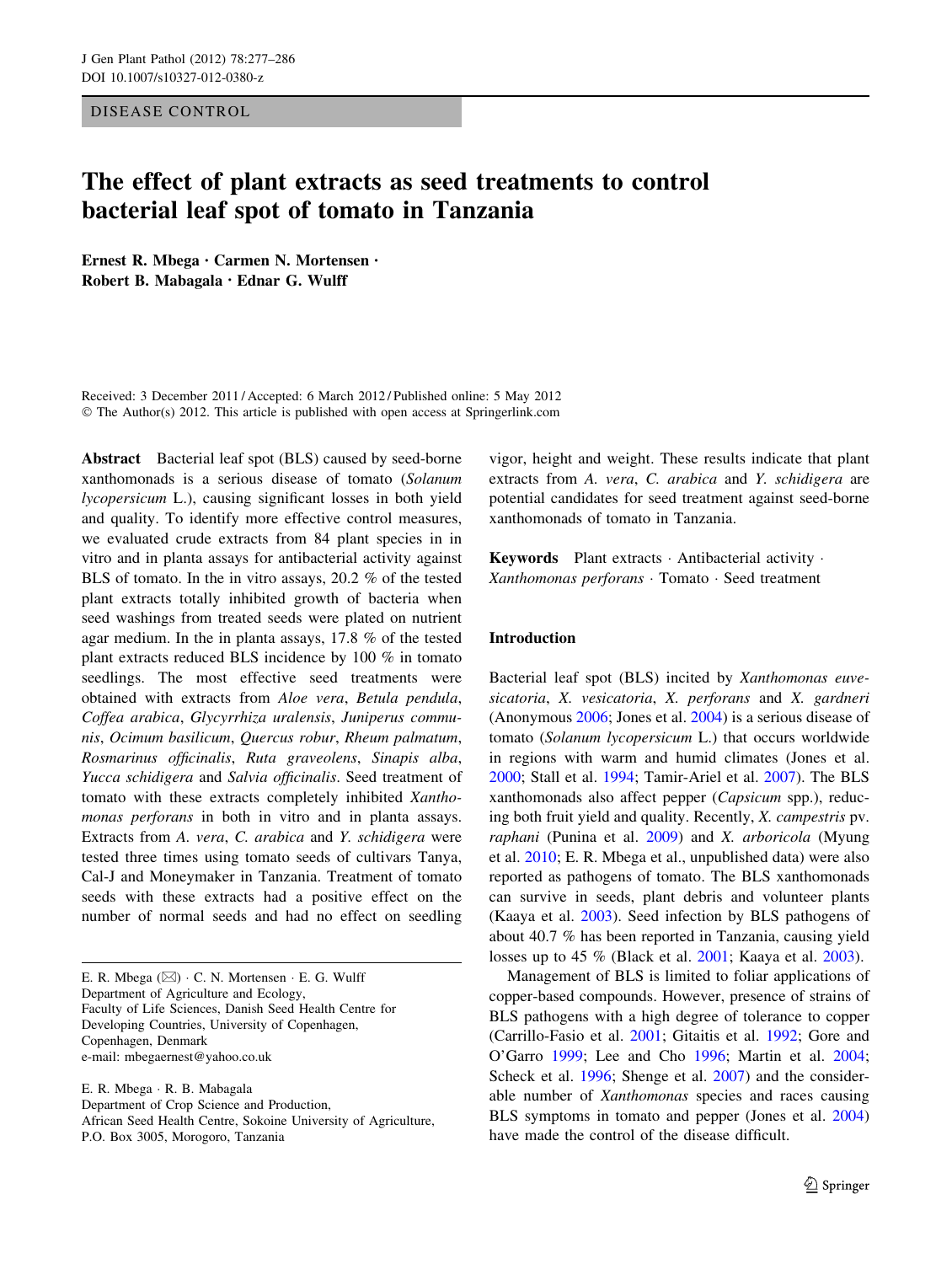Plants synthesize a number of compounds with antibiotic and antimicrobial properties (Amadioha [2003](#page-8-0); Kumar and Parmar [1996;](#page-9-0) Opara and Wokocha [2008;](#page-9-0) Prakash and Rao [1997\)](#page-9-0). Such compounds can therefore, be exploited as an alternative approach to manage or control BLS. Some of the known advantages of using pesticides of plant origin to control plant diseases include low mammalian toxicity, minimum health hazards and environmental pollution, and low risks of development of resistance by pathogens (Amadioha [2003](#page-8-0); Kumar and Parmar [1996;](#page-9-0) Prakash and Rao [1997](#page-9-0)). Biopesticides may also be less expensive, easily available (because of their natural occurrence) and depending on the concentration, they may have no effects on seed viability, plant growth and food quality (Opara and Wokocha [2008\)](#page-9-0).

In the present study, we applied crude extracts from a large number of plant species to tomato seeds to evaluate their potential to control BLS. The effect of the most promising extracts on seed germination and tomato seedling growth was also investigated.

## Materials and methods

#### Seed samples

Tomato (S. lycopersicum L.) seeds of cultivars Cal-J, Tanya and Moneymaker, collected from tomato growers in Tanzania, were tested for infection as described by International Seed Federation ([2007\)](#page-8-0). Seed samples that were free of infection by *Xanthomonas* spp. were used in the experiments. One thousand seeds per cultivar were surface-disinfested in 70 % ethanol for 1 min, then in 1 % sodium hypochlorite for 3 min and rinsed three times in sterile distilled water. The seeds were then transferred to Petri dishes containing sterile filter papers and allowed to air-dry overnight in a laminar flow chamber and stored at  $4^{\circ}$ C until used.

Seed inoculation with bacterial suspensions

Surface-disinfested seeds of tomato cultivar Tanya were inoculated with X. perforans strain NCPPB 4321 based on its ability to cause severe BLS symptoms on various tomato cultivars, including those grown in Tanzania. Inoculum was prepared from 24-h-old bacterial cultures grown on nutrient agar (NA) medium (meat extract 3 g, Bacto peptone 5 g, Bacto agar 20 g, distilled water 1000 mL) at 28  $^{\circ}$ C. Bacterial cultures were flooded with 10 mL of sterile distilled water and gently scraped with a flamed Drigalski spatula. The inoculum suspension was then homogenized using a vortex mixer and suspended in sterile distilled water to obtain a ca.  $10^8$  CFU/mL  $(OD<sub>600</sub> = 0.01)$  (NanoDrop, Thermo Fisher Scientific,

Beverly, MA, USA). One thousand seeds of tomato were vacuum-infiltrated for 30 min with 10 mL of the bacterial suspension, and seeds were air-dried in the laminar air flow chamber at  $4^{\circ}$ C until used.

Seed treatment with plant extracts

Plant for extractions were obtained from companies in Denmark and farmers in Tanzania as shown in Table [1.](#page-2-0) Two grams of plant material were suspended in 20 mL sterile distilled water in a 50 mL conical flask to obtain a 10 % (w/v) concentration. The conical flasks with the suspensions were briefly heated on a hot electric plate until boiling and cooled for 5 min. The suspensions were filtered through sterile cheesecloth, and the extracts were autoclaved at 115 °C for 15 min and kept at 4 °C until used. Twenty tomato seeds pre-inoculated with X. perforans were treated with 1 mL of the 10 % plant extract in an Eppendorf tube and placed on an agitation table at 100 rpm overnight at 25 °C. Untreated, seeds treated with copper sulphate (200  $\mu$ g/mL CuSO<sub>4</sub>.5H<sub>2</sub>O) or sterile distilled were included as controls. After overnight incubation, the treated seeds were blot-dried and allowed to air-dry for 1 h in the laminar air flow cabinet.

Evaluation of antibacterial activity of plant extracts in vitro

Washing samples  $(100 \mu L)$  from treated seeds were collected using sterile pipettes and serially diluted to  $10^{-2}$ with sterile distilled water in Eppendorf tubes. An aliquot of 100  $\mu$ L from each dilution was spread onto 0.6 cm thick NA medium in Petri dishes (diameter  $8.5 \text{ cm} \times \text{depth}$ 1.3 cm) using a sterile glass rod. The plates were incubated at 28 °C. A pure culture of *X. perforans* NCPPB 4321 was included as a control. Yellow colonies with morphology and color similar to those of X. perforans were counted after 96 h. The identity of suspected colonies from each plate was confirmed by pathogenicity tests. The abaxial surfaces of four 14-day-old plants of tomato cultivar Tanya were sprayed to runoff with an inoculum suspension of  $10^8$  CFU/mL (OD<sub>600</sub> = 0.01) prepared from 24-h-old bacterial cultures grown on NA at  $28 \degree C$ . The inoculated seedlings were covered with polyethylene bags and kept in the growth chamber for 14 days. Seedlings sprayed with sterile saline water (containing 0.85 % of NaCl) were used as a negative control, and seedlings sprayed with suspensions prepared from the X. perforans culture served as positive controls. The plants were examined for symptoms 14 days after inoculation and scored as negative when no obvious symptoms were observed. Leaves with watersoaked lesions that developed into dark brown spots were scored as positive for BLS disease.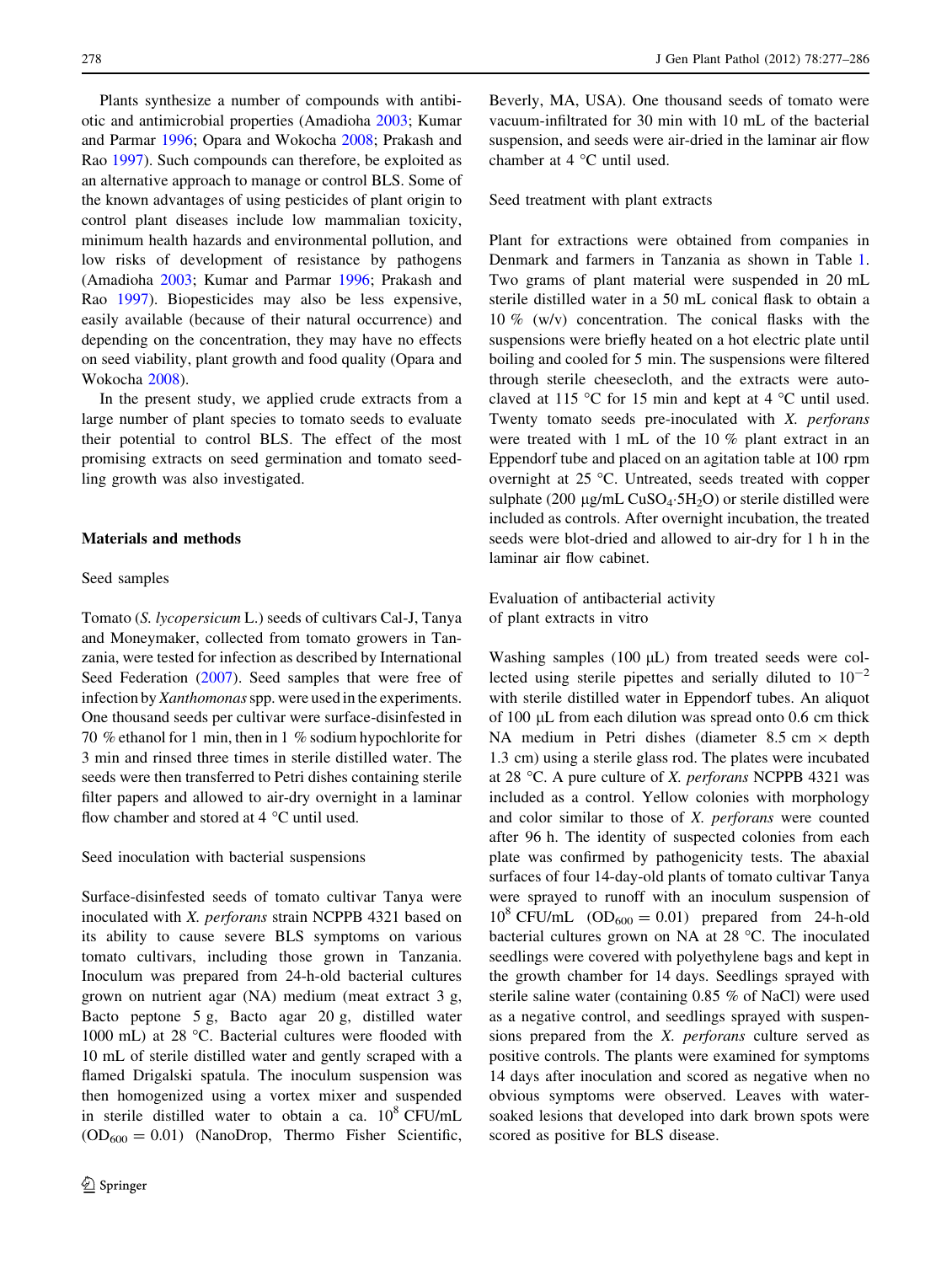<span id="page-2-0"></span>Table 1 Origin of plant extracts and control of bacterial leaf spot (BLS) of tomato caused by Xanthomonas perforans after seed treatment with extracts or control treatments

| Common name      | Scientific name                        | Family              | Part tested       | Origin   | CFU/mL                | BLS-RI $(\%)^2$ |
|------------------|----------------------------------------|---------------------|-------------------|----------|-----------------------|-----------------|
| Aloe             | Aloe vera L.                           | Aloaceae            | Stem              | NN, DK   | $0.0\,\times\,10^{0}$ | 100             |
| Silver birch     | Betula pendula Roth.                   | Betulaceae          | Leaf              | NDC, DK  | $0.0 \times 10^{0}$   | 100             |
| Coffee           | Coffea arabica L.                      | Rubiaceae           | Seed <sup>b</sup> | Tanzania | $0.0 \times 10^{0}$   | 100             |
| Licorice         | Glycyrrhiza uralensis L.               | Fabaceae            | Stem/leaf         | NDC, DK  | $0.0\times10^{0}$     | 100             |
| Juniper          | Juniperus communis L.                  | Cupressaceae        | Stem              | NDC, DK  | $0.0\times10^{0}$     | 100             |
| Basil            | Ocimum basilicum L.                    | Lamiaceae           | Leaf              | NDC, DK  | $0.0 \times 10^{0}$   | 100             |
| Oak              | Quercus robur L.                       | Fagaceae            | Bark              | NN, DK   | $0.0 \times 10^{0}$   | 100             |
| Rhubarb          | Rheum palmatum L.                      | Polygonaceae        | Stem              | NN, DK   | $0.0\times10^{0}$     | 100             |
| Rosemary         | Rosmarinus officinalis L.              | Lamiaceae           | Stem              | NN, DK   | $0.0\times10^{0}$     | 100             |
| Rue              | Ruta graveolens L.                     | Rutaceae            | Stem              | NDC, DK  | $0.0\times10^{0}$     | 100             |
| White mustard    | Sinapis alba L.                        | <b>Brassicaceae</b> | Root              | NDC, DK  | $0.0\times10^{0}$     | 100             |
| Mojave yucca     | Yucca schidigera L.                    | Agavaceae           | Stem              | NDC, DK  | $0.0\times10^{0}$     | 100             |
| Sage             | Salvia officinalis L.                  | Lamiaceae           | Stem              | NDC, DK  | $0.0\times10^{0}$     | 100             |
| Nor-grape 80     | Vitis vinifera L.                      | Vitaceae            | Stem/leaf         | NDC, DK  | $0.0\times10^{0}$     | 94              |
| Punica           | Punica granatum L.                     | Punicaceae          | Stem              | NDC, DK  | $0.0 \times 10^{0}$   | 86.7            |
| Olive            | Olea europaea L.                       | Oleaceae            | Leaf              | NDC, DK  | $0.0\times10^{0}$     | 81.2            |
| Clove            | Caryophyllus aromaticus L.             | Myrtaceae           | Twig              | NDC, DK  | $0.0\times10^{0}$     | 75              |
| White willow     | Salix alba L.                          | Salicaceae          | Bark              | NN, DK   | $2.0 \times 10^{0}$   | 100             |
| Grape vine       | Vitis vinifera L.                      | Vitaceae            | Leaf              | NN, DK   | $1.0 \times 10^{0}$   | 79.8            |
| Quinoa           | Chenopodium quinoa Wild.               | Chenopodiaceae      | Stem              | NN, DK   | $1.8 \times 10^{3}$   | 75              |
| Soapwort         | Saponaria officinalis L.               | Caryophyllaceae     | Stem/leaf         | NN, DK   | $2.2 \times 10^{1}$   | 100             |
| Ginkgo           | Ginkgo biloba L.                       | Ginkgoaceae         | Leaf              | NDC, DK  | $3.3 \times 10^{4}$   | 94              |
| Daisy            | Bellis perennis L.                     | Asteraceae          | Flower            | NDC, DK  | $4.0 \times 10^{4}$   | 90.1            |
| Inula            | Inula helenium L.                      | Asteraceae          | Stem              | NDC, DK  | $1.0 \times 10^{1}$   | 86.7            |
| Rosemary         | Rosmarinus officinalis L.              | Lamiaceae           | Leaf              | NN, DK   | $2.5 \times 10^{3}$   | 81.6            |
| Tea              | Camellia sinensis L.                   | Theaceae            | Leaf              | NDC, DK  | $1.0 \times 10^{1}$   | 81.2            |
| Bilberry         | Vaccinium myrtillus L.                 | Vacciniaceae        | Leaf              | NN, DK   | $1.0 \times 10^{1}$   | 81.2            |
| Celery           | Apium graveolens L.                    | Apiaceae            | Root              | NDC, DK  | $1.0 \times 10^{1}$   | 80              |
| Ginseng          | Panax ginseng C.A. Meyer.              | Araliaceae          | Stem/leaf         | NDC, DK  | $1.0 \times 10^{1}$   | 80              |
| Burnet-saxifrage | Pimpinella saxifraga ssp. nigra (Mill) | Apiaceae            | Stem              | NN, DK   | $1.0 \times 10^{6}$   | 80              |
| Thyme            | Thymus vulgaris L.                     | Lamiaceae           | Leaf/stem         | NDC, DK  | $3.9 \times 10^{3}$   | 80              |
| Maypop           | Passiflora incarnata L.                | Passifloraceae      | Flower            | NN, DK   | $6.0 \times 10^{4}$   | 79.8            |
| Red pepper       | Capsicum frutescens L.                 | Solanaceae          | Fruit             | NN, DK   | $1.8 \times 10^{5}$   | 73.4            |
| Chamomile        | Matricaria chamomilla L.               | Asteraceae          | Flower            | NN, DK   | $2.0 \times 10^{1}$   | 73.3            |
| Neem             | Azadirachta indica L.                  | Meliaceae           | Seed              | Tanzania | $7.0 \times 10^{2}$   | 68.7            |
| Quinine          | Cinchona pubescens Vahl.               | Rubiaceae           | <b>Bark</b>       | NDC, DK  | $9.0 \times 10^{1}$   | 66.7            |
| High mallow      | Malva sylvestris L.                    | Malvaceae           | Leaf              | NN, DK   | $9.8 \times 10^{3}$   | 66.6            |
| Cowslip          | Primula veris L.                       | Primulaceae         | Stem              | NN, DK   | $6.0 \times 10^{1}$   | 60              |
| Sisal            | Agave sisalana Perrine.                | Agavaceae           | Root              | Tanzania | $>1.0 \times 10^{7}$  | 59.9            |
| Agapanthus       | Agapanthus sp.                         | Alliaceae           | Leaf              | NDC, DK  | $1.9 \times 10^{5}$   | 53.2            |
| Sisal            | Agave sisalana Perrine.                | Agavaceae           | Leaf              | Tanzania | $2.8 \times 10^{5}$   | 53.2            |
| Couch grass      | Agropyron repens (L.) Beauv.           | Poaceae             | Stem              | NDC, DK  | $1.1 \times 10^{3}$   | 53.1            |
| Elm              | Ulmus campestris L.                    | Ulmaceae            | Bark              | NN, DK   | $5.5 \times 10^{2}$   | 49.5            |
| Sisal            | Agave sisalana Perrine.                | Agavaceae           | Stem              | Tanzania | $1.9 \times 10^{5}$   | 46.8            |
| Horsetail        | Equisetum arvense L.                   | Equisateaceae       | Leaf              | ND, DK   | $1.6 \times 10^{5}$   | 40              |
| Black poplar     | Populus nigra L.                       | Salicaceae          | Twig              | NN, DK   | $6.0 \times 10^{0}$   | 40              |
| Elderberry       | Sambucus nigra L.                      | Caprifoliaceae      | Leaf              | ND, DK   | $6.0 \times 10^{0}$   | 40              |
| Turmeric         | Curcuma longa L.                       | Zingiberaceae       | Stem              | ND, DK   | $>1.0 \times 10^7$    | 40              |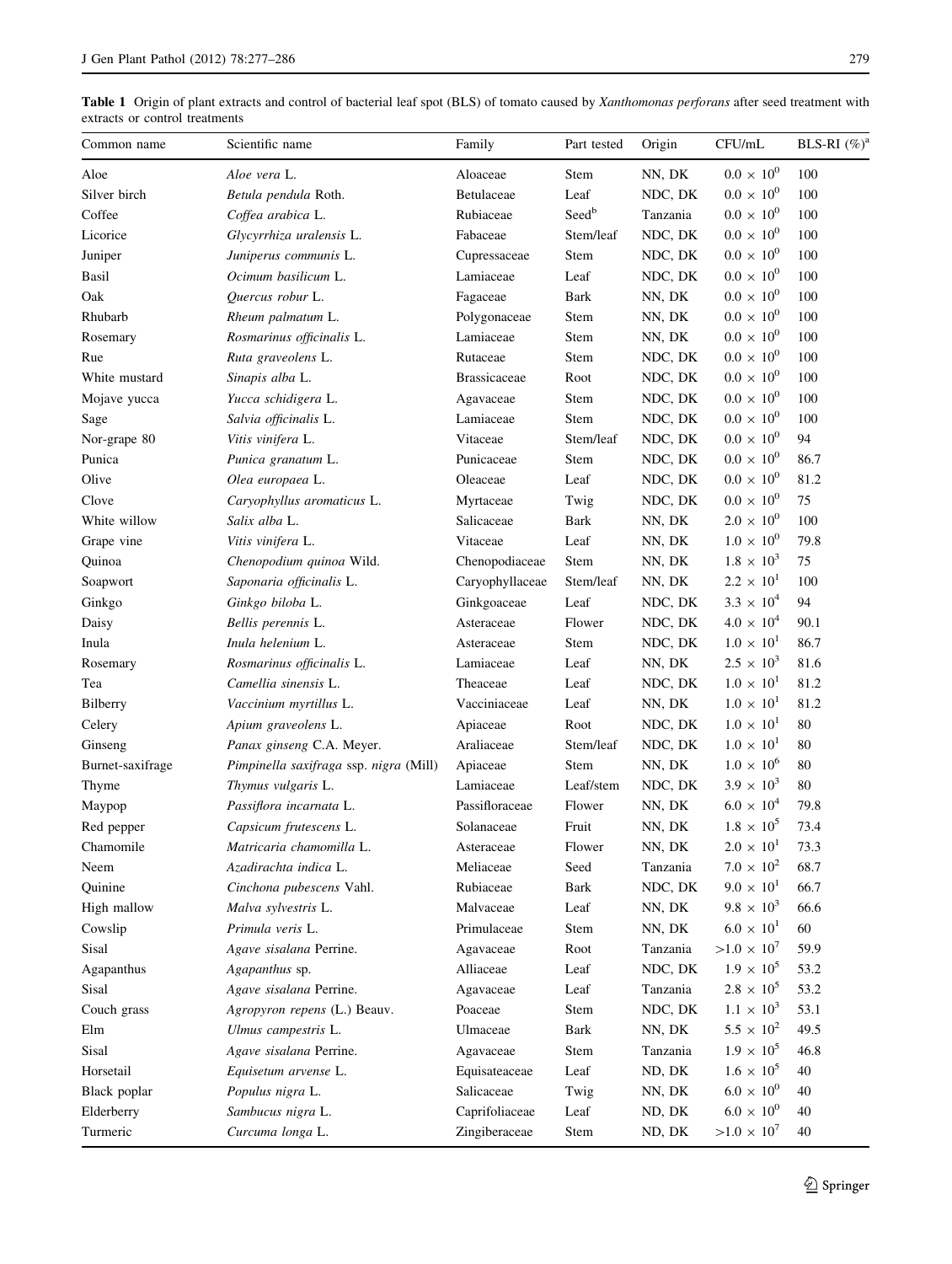# Table 1 continued

| Common name             | Scientific name                | Family         | Part tested | Origin                 | CFU/mL               | BLS-RI $(\%)^a$  |
|-------------------------|--------------------------------|----------------|-------------|------------------------|----------------------|------------------|
| Adam's needle           | Yucca filamentosa L.           | Agavaceae      | Stem        | NN, DK                 | $2.4 \times 10^{4}$  | 37.5             |
| Onion                   | Allium cepa L.                 | Liliaceae      | <b>Bud</b>  | ND, DK                 | $2.0 \times 10^{6}$  | 33.5             |
| Eucalyptus              | Eucalyptus globulus L.         | Myrtaceae      | Leaf        | Tanzania               | $3.7 \times 10^{3}$  | 33.5             |
| Avocado                 | Persea americana L.            | Lauraceae      | Fruit peels | Tanzania               | $>1.0 \times 10^{7}$ | 33.5             |
| Buckthorn               | Frangula alnus Mill.           | Rhamnaceae     | $\rm{Bark}$ | ND, DK                 | $2.0 \times 10^{1}$  | 29.9             |
| Plantain                | Plantago major L.              | Plantaginaceae | Leaf        | ${\rm ND},$ ${\rm DK}$ | $6.0 \times 10^{5}$  | 29.9             |
| Southernwood            | Artemisia abrotanum L.         | Asteraceae     | Leaves      | ND, DK                 | $5.8 \times 10^{6}$  | 26.8             |
| Lemongrass              | Cymbopogon citratus L.         | Poaceae        | Leaves      | ND, DK                 | $9.8 \times 10^{5}$  | 26.8             |
| Eucalyptus              | Eucalyptus globulus L.         | Myrtaceae      | Seeds       | Tanzania               | $>1.0 \times 10^{7}$ | 26.8             |
| White clover            | Trifolium repens L.            | Fabaceae       | Flower      | NN, DK                 | $2.6 \times 10^{5}$  | 26.8             |
| Couch grass             | Agropyron repens L.            | Poaceae        | Leaf        | ND, DK                 | $1.9 \times 10^{5}$  | 26.7             |
| Silver birch            | Betula pendula Roth.           | Betulaceae     | <b>Bark</b> | ND, DK                 | $5.0 \times 10^{3}$  | 26.7             |
| Scots pine              | Pinus sylvestris L.            | Pinaceae       | Leaf        | ND, DK                 | $6.0 \times 10^{3}$  | 26.7             |
| Red clover              | Trifolium pratense L.          | Fabaceae       | Flower      | NN, DK                 | $6.8 \times 10^{3}$  | 26.7             |
| Ginger                  | Zingiber officinale Rosc.      | Zingiberaceae  | <b>Bud</b>  | NN, DK                 | $7.0 \times 10^{2}$  | 26.7             |
| Yucca                   | Yucca sp.                      | Agavaceae      | Stem/leaf   | NN, DK                 | $2.6 \times 10^{3}$  | 25               |
| Adam's needle           | Yucca filamentosa L.           | Agavaceae      | Leaf        | NN, DK                 | $2.4 \times 10^{5}$  | 25               |
| Oak                     | Quercus robur L.               | Fagaceae       | Leaf        | NN, DK                 | $7.0 \times 10^{1}$  | 18.7             |
| Soapbark                | Quillaja saponaria Molina.     | Quillajaceae   | <b>Bark</b> | NN, DK                 | $2.6 \times 10^{3}$  | 18.7             |
| Chicory                 | Cichorium intybus L.           | Asteraceae     | Stem        | ND, DK                 | $1.0 \times 10^{5}$  | 13.5             |
| Water mint              | Mentha aquatica L.             | Lamiaceae      | Leaf        | ND, DK                 | $4.0 \times 10^{5}$  | 13.5             |
| Irish moss              | Chondrus crispus L.            | Gigartinaceae  | Leaf        | ND, DK                 | $3.5 \times 10^{5}$  | 13.3             |
| Tansy                   | Tanacetum vulgare L.           | Asteraceae     | Stem/leaf   | ND, DK                 | $1.3 \times 10^{4}$  | 6.2              |
| Neem                    | Azadirachta indica L.          | Meliaceae      | Leaf        | Tanzania               | $5.0 \times 10^{5}$  | $\mathbf{0}$     |
| Bladderwrack            | Fucus vesiculosus L.           | Fucaceae       | Flower      | NN, DK                 | $6.9 \times 10^{4}$  | $\mathbf{0}$     |
| Coral plant             | Jatropha sp.                   | Euphorbiaceae  | Seed        | Tanzania               | $2.2 \times 10^{5}$  | $\mathbf{0}$     |
| Coral plant             | Jatropha sp.                   | Euphorbiaceae  | Leaf        | Tanzania               | $1.2 \times 10^{5}$  | $\mathbf{0}$     |
| Lantana                 | Lantana camara L.              | Verbenaceae    | Leaf        | Tanzania               | $5.0 \times 10^{4}$  | $\boldsymbol{0}$ |
| Spiny restharrow        | Ononis spinosa L.              | Fabaceae       | Leaf        | ND, DK                 | $6.0 \times 10^{5}$  | $\boldsymbol{0}$ |
| Silverweed              | Pontentilla anserine L.        | Rosaceae       | Leaf        | ND, DK                 | $9.6 \times 10^{3}$  | $\boldsymbol{0}$ |
| Quassia                 | Quassia sp.                    | Simaroubaceae  | <b>Bark</b> | NN, DK                 | $1.3 \times 10^{5}$  | $\boldsymbol{0}$ |
| Nettle                  | Urtica sp.                     | Urticaceae     | Leaf        | ND, DK                 | $1.4 \times 10^{5}$  | $\boldsymbol{0}$ |
| Mistletoe               | Viscum album L.                | Loranthaceae   | Leaf/stem   | ND, DK                 | $4.6 \times 10^{5}$  | $\boldsymbol{0}$ |
| Cardamon                | Ellettaria cardamomum L.       | Zingiberaceae  |             | ${\rm ND},$ ${\rm DK}$ | $>1.0 \times 10^{7}$ | $-10$            |
| Alfalfa                 | Medicago sativa ssp. sativa L. | Fabaceae       | Seed        | ND, DK                 | $>1.0 \times 10^{7}$ | $-10$            |
| Fenugreek               | Trigonella foenum-graecum L.   | Fabaceae       | Seed        | ND, DK                 | $1.3 \times 10^{6}$  | $-20$            |
| Controls                |                                |                |             |                        |                      |                  |
| Sterile distilled water |                                |                |             |                        | $>1.0 \times 10^{7}$ | $\overline{0}$   |
| Copper sulphate         |                                |                |             |                        | $0.0 \times 10^{0}$  | 100              |
| Untreated seed          |                                |                |             |                        | $\boldsymbol{0}$     | $\boldsymbol{0}$ |

– not applicable, NN, DK Nor-Natur, Denmark, ND, DK Natur Drogeriet, Denmark

<sup>a</sup> Bacterial leaf spot reduction index (BLS-RI) was calculated as  $(C - T)/C \times 100\%$ , where C is the incidence of BLS in tomato seedlings treated with sterile distilled water (negative control) and T is the incidence of BLS of tomato seedlings treated with plant extract

<sup>b</sup> Processed coffee (Africafe®) from Afri Tea and Coffee Blenders (1993) Ltd., Dar es Salaam, Tanzania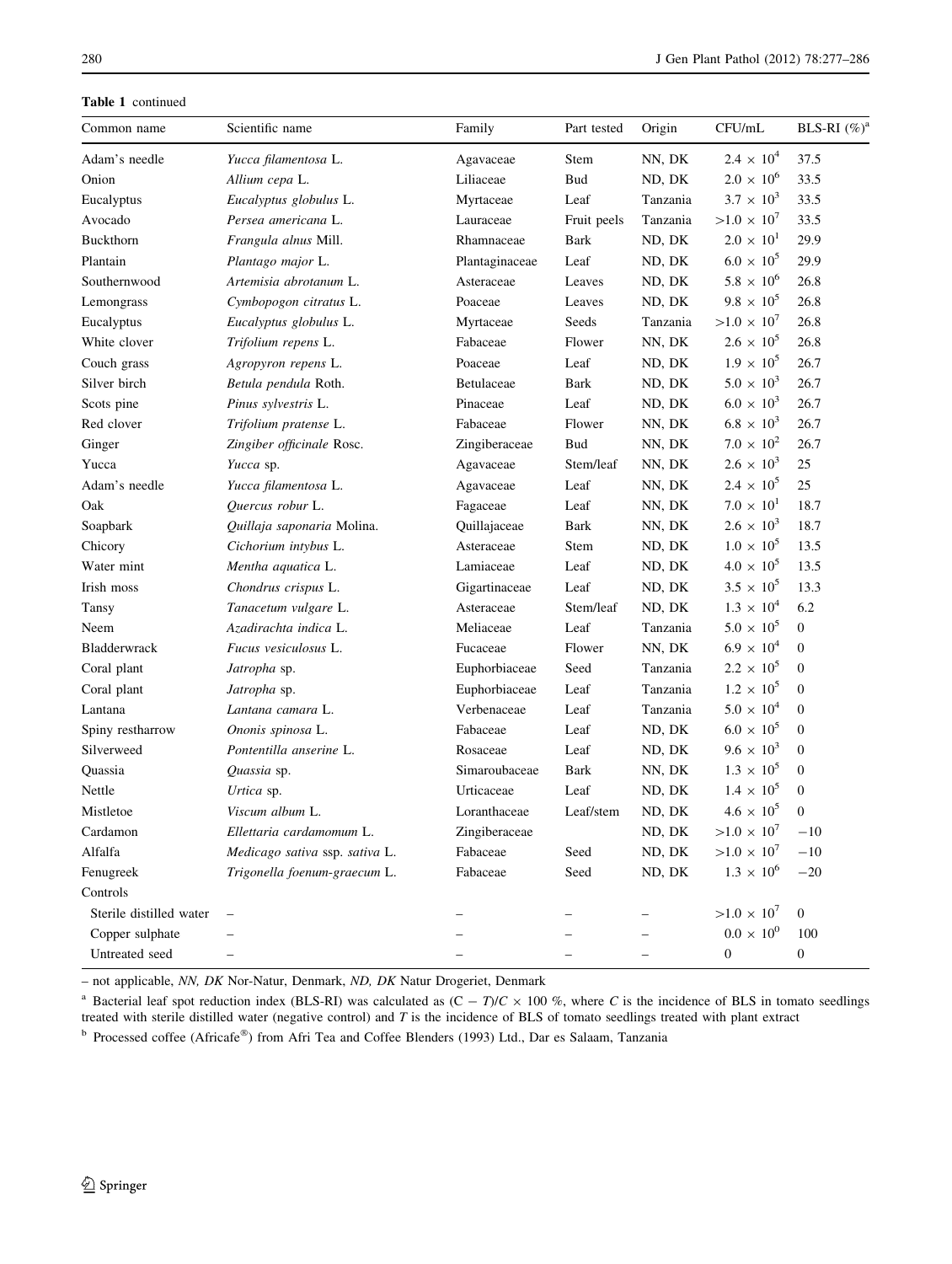Evaluation of antibacterial activity of plant extracts in planta

To evaluate the effect of the plant extracts on the control of X. perforans in seedling assays, 16 tomato seeds treated with plant extracts as previously described were sown in pots (8 cm diameter) containing a 1:3 ratio of sterile sand and peat soil (Pindstrup substrate No. 2, Pindstrup Mosebrug A/S, Ryomgaard, Denmark) and kept in growth chamber at 28 °C under high relative humidity ( $>85$  %). Twenty-one days after sowing, BLS incidence was assessed by calculating the percentage of seedlings with leaf spot symptoms in the total number of emerged seedlings. The efficacy of plant extract treatments in the control of BLS in tomato seedlings was calculated as the BLS reduction index (BLS-RI) =  $(C - T)/C \times 100\%$ , where C is the incidence of BLS in tomato seedlings raised from seeds treated with sterile distilled water (negative control) and T is the incidence of BLS in tomato seedlings from infected seeds treated with a given plant extract. In addition to the BLS incidence and reduction index, the height, mass and width of seedlings were also evaluated for the bestperforming plant extracts. The height of the seedlings was determined by measuring the aerial part of the seedlings from the soil surface to the node of the terminal developing leaf. Fresh mass of the aerial plant part was determined using tomato seedlings cut at the base of the stem by a pair of scissors, and the seedling mass was weighed. To determine the width of the seedlings, we placed a digital caliper at a right angle to the seedlings and recorded the reading at the widest point of the stem. The measurements were repeated in three independent experiments. Plant extracts with the best ability to reduce BLS in tomato during the initial screening tests were determined by comparing the data obtained with Student–Newman–Kuels (SNK) test using SAS version 9.1 software (SAS Institute, Cary, NC, USA). The choice of plant extracts used for screenhouse evaluations in Tanzania was based on four criteria: (1) effectiveness in reducing BLS, (2) most normal seedlings in germination tests, (3) highest vigor index in seedling assays and (4) no phytotoxicity.

# Effect of plant extracts on seed germination and seedling growth

The effect of selected plant extracts on seed germination, seedling vigor and mass was evaluated in Xanthomonasfree tomato seeds treated with plant extracts as previously described. Seed germination tests were conducted using 400 tomato seeds per treatment. The standard International Seed Testing Association top of paper method (ISTA [2005\)](#page-8-0) was used. The seeds were plated uniformly (50 seeds per replicate) onto three layers of moist blotter paper in a plastic container kept at  $27 \pm 2$  °C and RH >85 % for 14 days. Normal and abnormal seedlings and dead seeds were counted for the germination tests. The same seedlings were used to determine vigor and dry mass. The vigor test involved measurements of root and shoot lengths of seedlings and the percentage seed (normal seedlings) germination. The seedling vigor index (Vi) was calculated as  $Vi = (mean root length + mean shoot length) \times (per$ centage germination) (Abdul-Baki and Anderson [1973\)](#page-8-0). To determine the dry mass, we wrapped seedlings from each treatment in the germination tests in aluminium foil and dried them in an oven at 103 °C for 24 h. The dried seedlings were then allowed to cool to room temperature and weighed.

Evaluation of plant extracts for production of healthy tomato transplants in the screenhouse

Tomato seeds of cultivars Tanya, Cal-J and Moneymaker, collected from tomato growers in Tanzania and free of BLScausing xanthomonads, were inoculated with X. perforans and treated with plant extracts as previously described. One hundred seeds per cultivar per treatment were sown in polyethylene plastic trays (56.5  $\times$  26.5  $\times$  6 cm) containing a mixture of forest soil, rice husks and farmyard manure (3:1:1). The trays were kept in the screenhouse at 25–33  $^{\circ}$ C and RH $>85$  %. Seven days after sowing, 40 seedlings per treatment of each cultivar (10 seedlings per replicate in four replications) were randomly selected and transferred to polyethylene sleeves  $(6.5 \times 9.0 \text{ cm})$  containing the same growth substrate as previously described. The sleeves with the seedlings were placed on the screenhouse benches at the same temperature and RH. BLS incidence and severity in the tomato seedlings were assessed 21 days after sowing. Disease severity was determined based on the Horsfall and Barrett [\(1945](#page-8-0)) scale with minor modifications (Shenge [2006](#page-9-0)), where  $1 =$  no disease,  $2 =$  >0–3 % of leaves with BLS symptoms,  $3 = 3-12$  % of leaves with BLS symptoms,  $4 = 12-25\%$  of leaves with BLS symptoms,  $5 = 25-50$  % of leaves with BLS symptoms and  $6 = 50 \%$  of leaves with BLS symptoms. In addition to disease incidence and severity, the height and mass of seedlings were also evaluated as already described. The experiment was repeated three times from March to September 2010.

## Data analysis

In the in vitro assays, the average of the total number of colony forming units of X. perforans on NA was calculated based on three replications. Data for BLS incidence, severity, seed germination, seedling vigor, plant dry and fresh mass and plant height were analyzed using Proc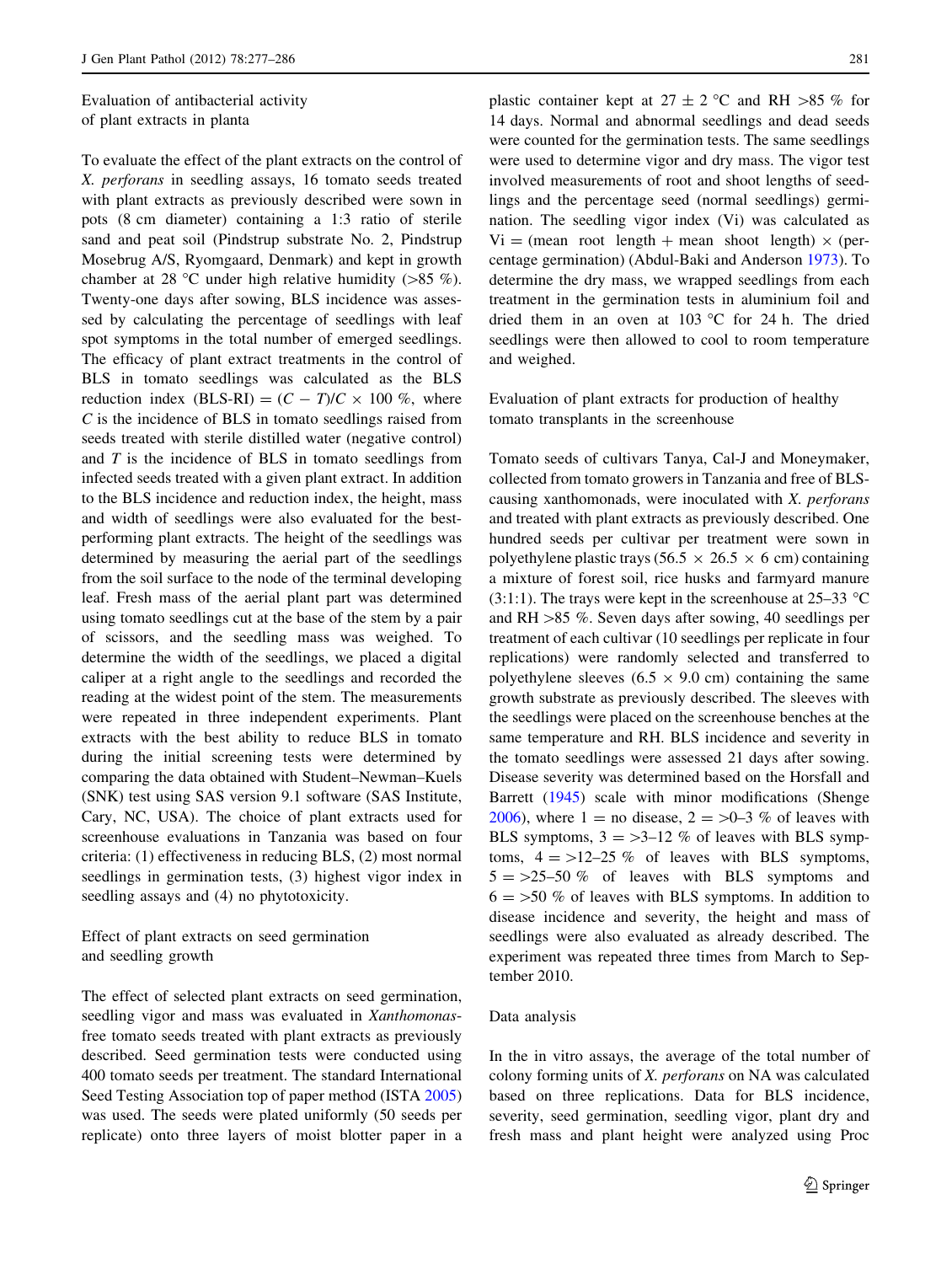<span id="page-5-0"></span>GLM, and mean separation tests were calculated with the Student–Newman–Kuels (SNK) using SAS version 9.1 software (SAS Institute).

# Results

Results for preliminary screening of the effectiveness of plant extracts on X. perforans indicated that 17 of 84 tested plant extracts (20.2 %) were able to totally reduce the pathogen in in vitro assays (Table [1\)](#page-2-0). The extracts were from Aloe vera, Betula pendula, processed Coffea arabica, Glycyrrhiza uralensis, Juniperus communis, Ocimum basilicum, Quercus robur, Rheum palmatum, Rosmarinus officinalis, Ruta graveolens, Sinapsis alba, Yucca schidigera, Salvia officinalis, Vitis vinifera, Punica granatum, Olea europea and Caryophillus aromaticus. The effect of these plant extracts on X. perforans was similar to that obtained when seeds were treated with copper sulphate (Table [1\)](#page-2-0).

In the in planta assays, 15 of 84 plant extracts (17.8 %) completely inhibited symptoms of BLS in tomato seedlings. Such plant extracts were from A. vera, B. pendula, C. arabica, G. uralensis, J. communis, O. basilicum, Q. robur, R. palmatum, R. officinalis, R. graveolens, S. alba, Y. schidigera and S. officinallis (Table [1\)](#page-2-0). Only 13 of 84 extracts (corresponding to 15.5 %) of the assayed plant extracts controlled BLS in both in vitro and in planta assays. These extracts were from A. vera, B. pendula, C. arabica, G. uralensis, J. communis, O. basilicum, Q. robur, R. palmatum, R. officinalis, R. graveolens, S. alba, Y. schidigera and S. officinalis and were selected for further experiments.

The results obtained from evaluation of the best-performing plant extracts are shown in Table 2. The 13 selected plant extracts all significantly reduced ( $P < 0.001$ ) the incidence of BLS in tomato seedlings without significantly affecting the growth of tomato seedlings. Seed treatment with plant extracts from A. vera, C. arabica, G. uralensis and Y. schidigera totally reduced ( $P < 0.001$ ) the incidence of BLS in tomato (Table 2). The efficacy of these plant extracts to inhibit the growth of X. perforans was similar to the effects obtained when seeds were treated with copper sulphate (bactericide) control and untreated (disease free) seed control.

The results also showed that, treatment of tomato seeds with the best-performing plant extracts did not negatively affect the growth of tomato seedlings compared to the treatment with copper sulphate and untreated, disease-free seeds. In contrast, seed treatment with sterile distilled water (negative control) resulted in seedlings with significantly lower ( $P < 0.001$ ) fresh mass (0.31 g) and width (1.45 mm) compared to the other seed treatments (Table 2).

The effects of tomato seed treatment with 10 % aqueous plant extracts from A. vera, C. arabica, G. uralensis and Y. schidigera on seed germination, seedling vigor and dry mass is summarised in Table [3](#page-6-0). Treatment of tomato seeds with extracts from A. vera, C. arabica and Y. schidigera significantly increased ( $P < 0.05$ ) the number of normal

| <b>Table 2</b> Effect of seed<br>treatment with selected plant                                                                                                              | Treatment               | Incidence $(\%)^a$ | Height (cm) | Mass (g) | Width (mm) |  |  |
|-----------------------------------------------------------------------------------------------------------------------------------------------------------------------------|-------------------------|--------------------|-------------|----------|------------|--|--|
| extracts on incidence of                                                                                                                                                    | Control                 |                    |             |          |            |  |  |
| bacterial leaf spot caused by<br>Xanthomonas perforans and on<br>growth of tomato seedlings of<br>cultivar Tanya                                                            | Sterile distilled water | 83.30a             | 13.50b      | 0.31d    | 1.45d      |  |  |
|                                                                                                                                                                             | Copper sulphate         | 0.00e              | 16.13a      | 0.85abc  | 1.81abc    |  |  |
|                                                                                                                                                                             | Untreated seed          | 0.00e              | 15.98a      | 0.75bc   | 1.78c      |  |  |
|                                                                                                                                                                             | Plant extract           |                    |             |          |            |  |  |
|                                                                                                                                                                             | Aloe vera               | 0.00e              | 17.28a      | 0.96abc  | 2.05ab     |  |  |
|                                                                                                                                                                             | Betula pendula          | 18.80b             | 16.90a      | 0.83abc  | 2.00abc    |  |  |
|                                                                                                                                                                             | Coffea arabica          | 0.00e              | 17.13a      | 0.98ab   | 2.04ab     |  |  |
|                                                                                                                                                                             | Glycyrrhiza uralensis   | 0.00e              | 17.23a      | 0.96abc  | 2.06ab     |  |  |
|                                                                                                                                                                             | Juniperus communis      | 6.30d              | 16.11a      | 0.72c    | 1.97abc    |  |  |
|                                                                                                                                                                             | Ocimum basilicum        | 18.80b             | 16.84a      | 0.78abc  | 1.93abc    |  |  |
|                                                                                                                                                                             | Ouercus robur           | 18.80b             | 16.69a      | 0.82abc  | 1.97abc    |  |  |
|                                                                                                                                                                             | Rheum palmatum          | 18.80b             | 16.50a      | 0.82abc  | 2.04ab     |  |  |
| *** Significant at $P = 0.01$                                                                                                                                               | Rosmarinus officinalis  | 18.80b             | 16.06a      | 0.78abc  | 1.98abc    |  |  |
| $^{\rm a}$ BLS incidence $=$ percentage                                                                                                                                     | Ruta graveolens         | 18.80b             | 16.16a      | 0.49ab   | 1.82abc    |  |  |
| of seedlings with bacterial leaf<br>spot symptoms. Mean followed<br>by same letters in a column are<br>not significantly different based<br>on the SNK test at $P = 0.05$ . | Salvia officinalis      | 12.50c             | 16.56a      | 0.82abc  | 2.04ab     |  |  |
|                                                                                                                                                                             | Sinapis alba            | 12.50c             | 16.13a      | 0.74c    | 1.90abc    |  |  |
|                                                                                                                                                                             | Yucca schidigera        | 0.00e              | 17.24a      | 1.00a    | 2.13a      |  |  |
|                                                                                                                                                                             | Mean                    | 12.31              | 16.47       | 0.81     | 1.95       |  |  |
| Each value is a mean of 48<br>seedlings                                                                                                                                     | $F$ test                | ***                | ***         | ***      | ***        |  |  |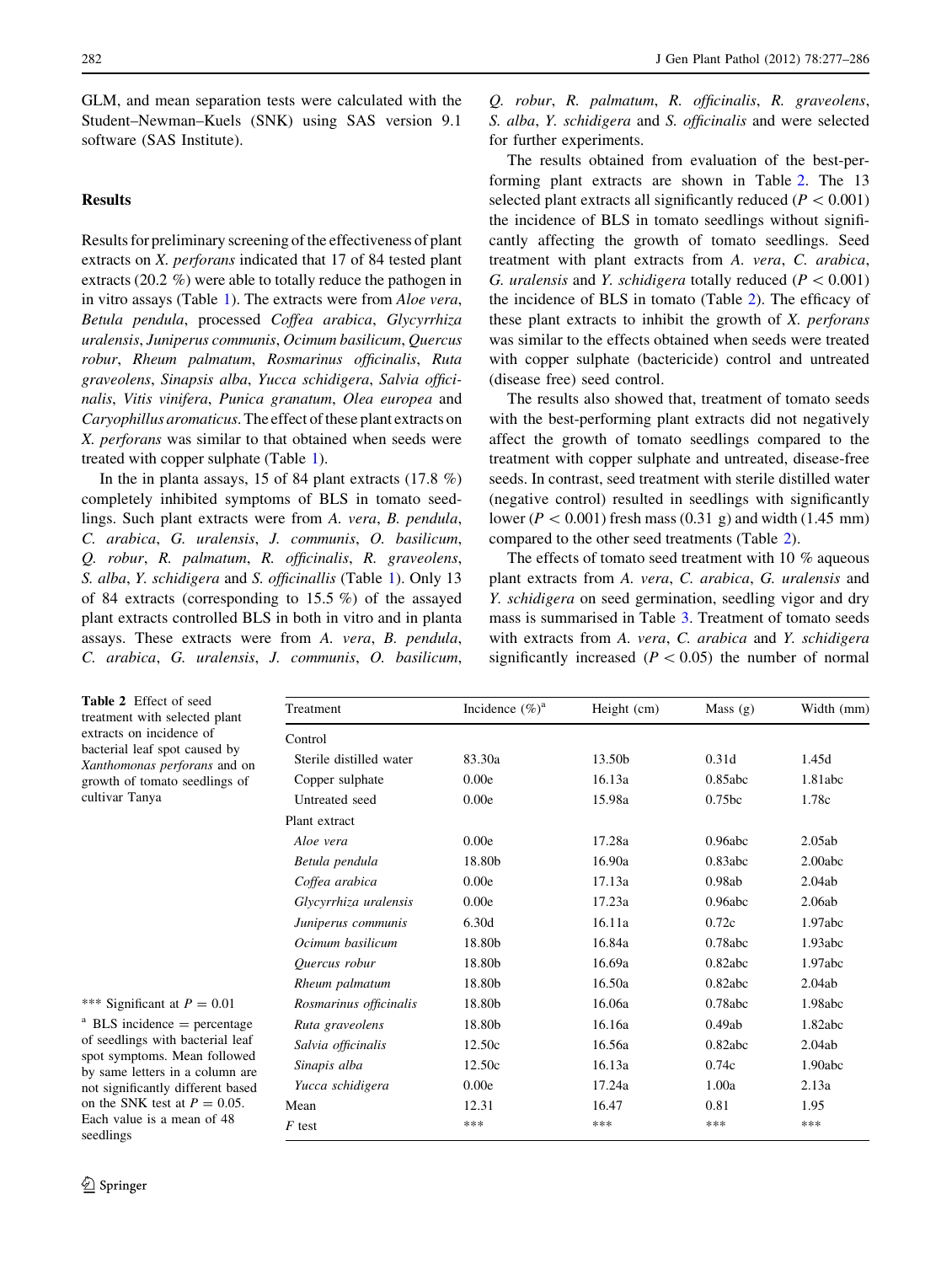| Treatment               | Seed germination <sup>a</sup> |                         |                   | Vigor index $(\%)^b$ | Dry mass $(g)$ |  |
|-------------------------|-------------------------------|-------------------------|-------------------|----------------------|----------------|--|
|                         | NS $(\%)$                     | DS $(\%)$<br>ABS $(\%)$ |                   |                      |                |  |
| Control                 |                               |                         |                   |                      |                |  |
| Sterile distilled water | 90.50b                        | 3.00a                   | 6.50a             | 702.51b              | 0.16a          |  |
| Copper sulphate         | 92.80ab                       | 2.30a                   | 5.00ab            | 707.60b              | 0.14a          |  |
| Untreated seed          | 92.00ab                       | 3.50a                   | 4.50ab            | 718.06b              | 0.16a          |  |
| Plant extract           |                               |                         |                   |                      |                |  |
| A. vera                 | 94.80a                        | 1.80a                   | 3.50ab            | 749.39ab             | 0.14a          |  |
| C. arabica              | 95.50a                        | 2.50a                   | 2.00 <sub>b</sub> | 784.77a              | 0.14a          |  |
| G. uralensis            | 92.80ab                       | 2.80a                   | 4.50ab            | 714.33b              | 0.16a          |  |
| Y. schidigera           | 94.30a                        | 2.00a                   | 3.80ab            | 741.91ab             | 0.14a          |  |
| Mean                    | 93.20                         | 2.50                    | 4.30              | 731.22               | 0.14           |  |
| $F$ test                | $***$                         | ns.                     | $\ast\ast$        | $\ast\ast$           | ns             |  |

<span id="page-6-0"></span>Table 3 The effect of treatment with selected plant extracts from Aloe vera, Coffea arabica, Glycyrrhiza uralensis and Yucca schidigera on tomato seed germination, seedling vigor and dry weight of tomato plants

ns not significant

\*\* Significant at  $P = 0.05$ 

<sup>a</sup> Seed germination states: NS normal seedlings, ABS abnormal seedlings, DS dead seed. Each value is the percentage from 400 seeds test <sup>b</sup> Seedling vigor index (Vi) was calculated as Vi = (mean root length + mean shoot length)  $\times$  (percentage germination) (Abdul-Baki and Anderson [1973\)](#page-8-0); means followed by the same letters in a column are not significantly different based on the SNK test at  $P = 0.05$ 

seedlings compared to seeds treated with sterile distilled water (negative control). The number of normal seedlings obtained from seeds treated with these extracts was not significantly different from those obtained from copper sulphate (positive control) and untreated tomato seeds (Table 3). The number of normal seedlings obtained with seeds treated with plant extracts of G. uralensis was not significantly different ( $P < 0.05$ ) from seed treatments using plant extracts from A. vera, C. arabica and Y. schidigera, (positive and negative controls, respectively). The number of abnormal seedlings was not significantly different  $(P < 0.05)$  between different seed treatments (Table 3). When the number of dead tomato seeds was compared between seed treatments, there was no significant difference ( $P < 0.05$ ) between most treatments, except for tomato seeds treated with C. arabica (Table 3), which significantly increased ( $P<0.05$ ) tomato seedling vigor. The treatment of tomato seeds with extracts from A. vera and Y. schidigera were not significantly different  $(P<0.05)$  from seeds treated with C. *arabica*, positive and negative controls (Table 3).

Seed treatment of tomato with plant extracts from A. vera, C. arabica and Y. schidigera significantly reduced the incidence and severity of BLS ( $P \lt 0.001$ ) in all three experiments. Such effects were similar to those obtained for seedlings grown from tomato seeds treated with copper sulphate and untreated seeds (disease-free) control (Table [4](#page-7-0)). In all three experiments, the incidence and severity of BLS disease were significantly higher  $(P < 0.001)$  in tomato transplants of cultivars Tanya, Cal-J and Moneymaker treated with sterile distilled water (negative control) compared to the other treatments (Table [4\)](#page-7-0).

## Discussion

Tomato seeds were treated with aqueous extracts from 84 different plant materials to assess control of seed-borne infection of BLS of tomato caused by X. perforans. In the in vitro assays, 20.2 % of the tested plant extracts totally inhibited growth of *X. perforans* when seed washings from treated seeds were plated on NA. In the in planta experiments, notably 17.8 % of the tested plant extracts reduced BLS incidence by [1](#page-2-0)00 % in tomato seedlings (Table 1). The most effective seed treatments, giving 100 % control in vitro and in planta, were obtained when tomato seeds were treated with plant extracts from A. vera, B. pendula, C. arabica, G. uralensis, J. communis, O. basilicum, Q. robur, R. palmatum, R. officinalis, R. graveolens, S. alba, Y. schidigera and S. officinalis (Table [1](#page-2-0)).

From the in planta evaluation of the 13 best performing plant extracts (Table [2\)](#page-5-0), extracts from A. vera, C. arabica, G. uralensis and Y. schidigera were the most effective and promising for control of BLS of tomato when applied as seed treatment (Table [2](#page-5-0)). Such results indicate that these plant extracts have bactericidal properties and can be used for tomato seed treatment to control xanthomonads associated with BLS. Many reports are available on the antibacterial properties of these plants. The antibacterial activity of A. vera against Shigella flexneri and Streptococcus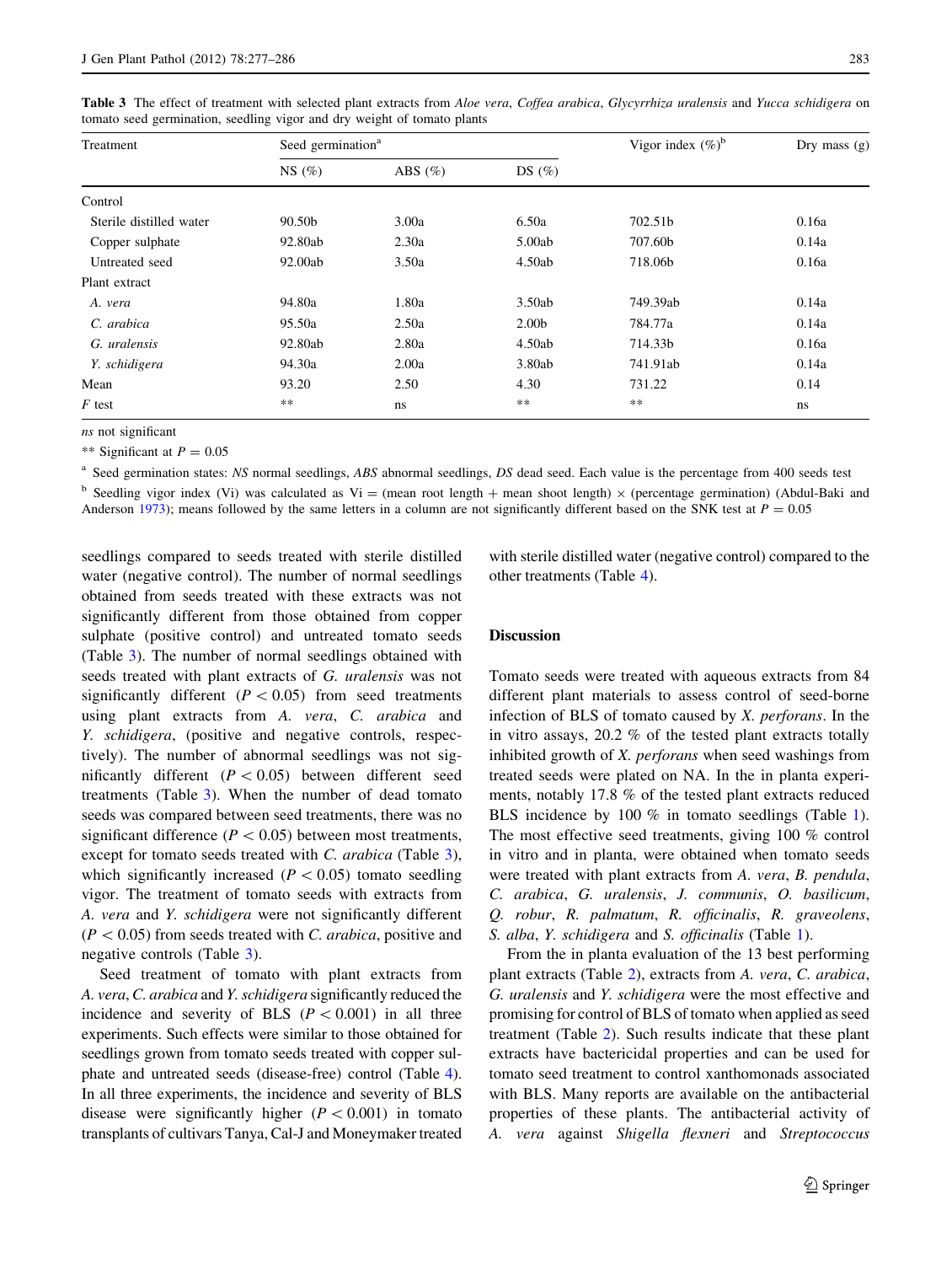<span id="page-7-0"></span>Table 4 The effect of selected plant extracts from Aloe vera, Coffea arabica and Yucca schidigera applied as seed treatment on incidence and severity of bacterial leaf spot (BLS) caused by Xanthomonas perforans on three tomato cultivars under screenhouse conditions in Morogoro, Tanzania

| Cultivar   | Treatment               | Experiment 1       |                             | Experiment 2      |                   | Experiment 3      |                   |
|------------|-------------------------|--------------------|-----------------------------|-------------------|-------------------|-------------------|-------------------|
|            |                         | Incidence $(\%)^a$ | Severity index <sup>b</sup> | Incidence (%)     | Severity index    | Incidence $(\%)$  | Severity index    |
| Tanya      | Control                 |                    |                             |                   |                   |                   |                   |
|            | Sterile distilled water | 45.00a             | 2.15a                       | 82.50a            | 2.56a             | 65.00             | 2.18a             |
|            | Copper sulphate         | 10.00b             | 1.10b                       | 0.00 <sub>b</sub> | 1.00b             | 2.50 <sub>b</sub> | 1.02 <sub>b</sub> |
|            | Untreated seed          | 0.00 <sub>b</sub>  | 1.00b                       | 0.00 <sub>b</sub> | 1.00b             | 0.00 <sub>b</sub> | 1.00b             |
|            | Extract                 |                    |                             |                   |                   |                   |                   |
|            | A. vera                 | 2.50 <sub>b</sub>  | 1.02 <sub>b</sub>           | 0.00 <sub>b</sub> | 1.00b             | 0.00 <sub>b</sub> | 1.00 <sub>b</sub> |
|            | C. arabica              | 0.00 <sub>b</sub>  | 1.00b                       | 0.00 <sub>b</sub> | 1.00b             | 0.00 <sub>b</sub> | 1.00b             |
|            | Y. schidigera           | 0.00 <sub>b</sub>  | 1.00b                       | 0.00 <sub>b</sub> | 1.00 <sub>b</sub> | 0.00 <sub>b</sub> | 1.00b             |
|            | Mean                    | 9.58               | 1.21                        | 13.75             | 1.26              | 11.25             | 1.20              |
|            | $F$ test                | ***                | ***                         | ***               | ***               | ***               | ***               |
| Cal-J      | Control                 |                    |                             |                   |                   |                   |                   |
|            | Sterile distilled water | 70.00a             | 2.18a                       | 80.00a            | 2.55a             | 60.00a            | 1.65a             |
|            | Copper sulphate         | 0.00 <sub>b</sub>  | 1.00b                       | 0.00 <sub>b</sub> | 1.00b             | 0.00 <sub>b</sub> | 1.00b             |
|            | Untreated seed          | 0.00 <sub>b</sub>  | 1.00b                       | 0.00 <sub>b</sub> | 1.00b             | 0.00 <sub>b</sub> | 1.00b             |
|            | Extract                 |                    |                             |                   |                   |                   |                   |
|            | A. vera                 | 2.50 <sub>b</sub>  | 1.02b                       | 0.00 <sub>b</sub> | 1.00b             | 2.50 <sub>b</sub> | 1.02 <sub>b</sub> |
|            | C. arabica              | 0.00 <sub>b</sub>  | 1.00b                       | 0.00 <sub>b</sub> | 1.00b             | 0.00 <sub>b</sub> | 1.00b             |
|            | Y. schidigera           | 0.00 <sub>b</sub>  | 1.00b                       | 0.00 <sub>b</sub> | 1.00b             | 0.00 <sub>b</sub> | 1.00 <sub>b</sub> |
|            | Mean                    | 12.08              | 1.20                        | 13.33             | 1.26              | 10.42             | 1.13              |
|            | $F$ test                | ***                | ***                         | ***               | ***               | ***               | ***               |
| Moneymaker | Control                 |                    |                             |                   |                   |                   |                   |
|            | Sterile distilled water | 65.00a             | 2.28a                       | 67.50a            | 2.40a             | 72.50a            | 2.00a             |
|            | Copper sulphate         | 0.00 <sub>b</sub>  | 1.00b                       | 0.00 <sub>b</sub> | 1.00b             | 0.00 <sub>b</sub> | 1.00b             |
|            | Untreated seed          | 0.00 <sub>b</sub>  | 1.00b                       | 0.00 <sub>b</sub> | 1.00b             | 0.00 <sub>b</sub> | 1.00b             |
|            | Plant extract           |                    |                             |                   |                   |                   |                   |
|            | A. vera                 | 0.00 <sub>b</sub>  | 1.00b                       | 0.00 <sub>b</sub> | 1.00b             | 2.50 <sub>b</sub> | 1.02 <sub>b</sub> |
|            | C. arabica              | 2.50 <sub>b</sub>  | 1.02b                       | 0.00 <sub>b</sub> | 1.00b             | 0.00 <sub>b</sub> | 1.00b             |
|            | Y. schidigera           | 0.00 <sub>b</sub>  | 1.00b                       | 2.50 <sub>b</sub> | 1.02b             | 0.00 <sub>b</sub> | 1.00b             |
|            | Mean                    | 11.25              | 1.22                        | 11.67             | 1.23              | 12.50             | 1.17              |
|            | $F$ test                | ***                | ***                         | ***               | ***               | ***               | ***               |

\*\*\* Significant at  $P = 0.01b$ 

<sup>a</sup> Percentage of seedlings with bacterial leaf spot symptoms

<sup>b</sup> Disease severity index based on Horsfall and Barrett [\(1945](#page-8-0)) scale of 1–6 with modifications: 1 = no disease and 6 = >50 % of leaves with BLS symptoms. Means followed by the same letters in a column are not significantly different based on SNK test at  $P = 0.05$ 

pyogenes has been documented (Ferro et al. [2003](#page-8-0)). Extracts from A. vera also affect several Gram-positive and negative bacteria (Cock [2008](#page-8-0)). The antibacterial activity of extracts from A. vera was reported to be due to a direct effect on the bacterial cells caused by the presence of anthraquinones (Boateng [2000](#page-8-0)) and saponin (Reynolds and Dweck [1999](#page-9-0); Urch [1999\)](#page-9-0). Other indirect effects have been reported to be associated with the presence of polysaccharides, which stimulate plant defence responses that destroy bacteria (Lawless and Allan [2000](#page-9-0); Pugh et al. [2001](#page-9-0)). Murthy and Manonmani [\(2009](#page-9-0)) reported that plant extracts from processed coffee inhibited growth of food-borne pathogens such as Escherichia coli, Yersinia and Listeria species. The antibacterial activity of coffee is associated with substances produced by the roasting process such as millard products, carbohydrate caramelization and thermal composition products (Daglia et al. [1994](#page-8-0)). In addition, Glycyrrhiza species contain a-glycyrrhetinic acid and glycyrrhizin, which inhibit DNA replication and RNA and protein synthesis of microbes (Kim et al. [2002\)](#page-9-0). Other Glycyrrhiza species, e.g. G. glabra, inhibit growth of some Gram-negative bacteria such as Salmonella spp., Shigella spp. and E. coli (Shirazi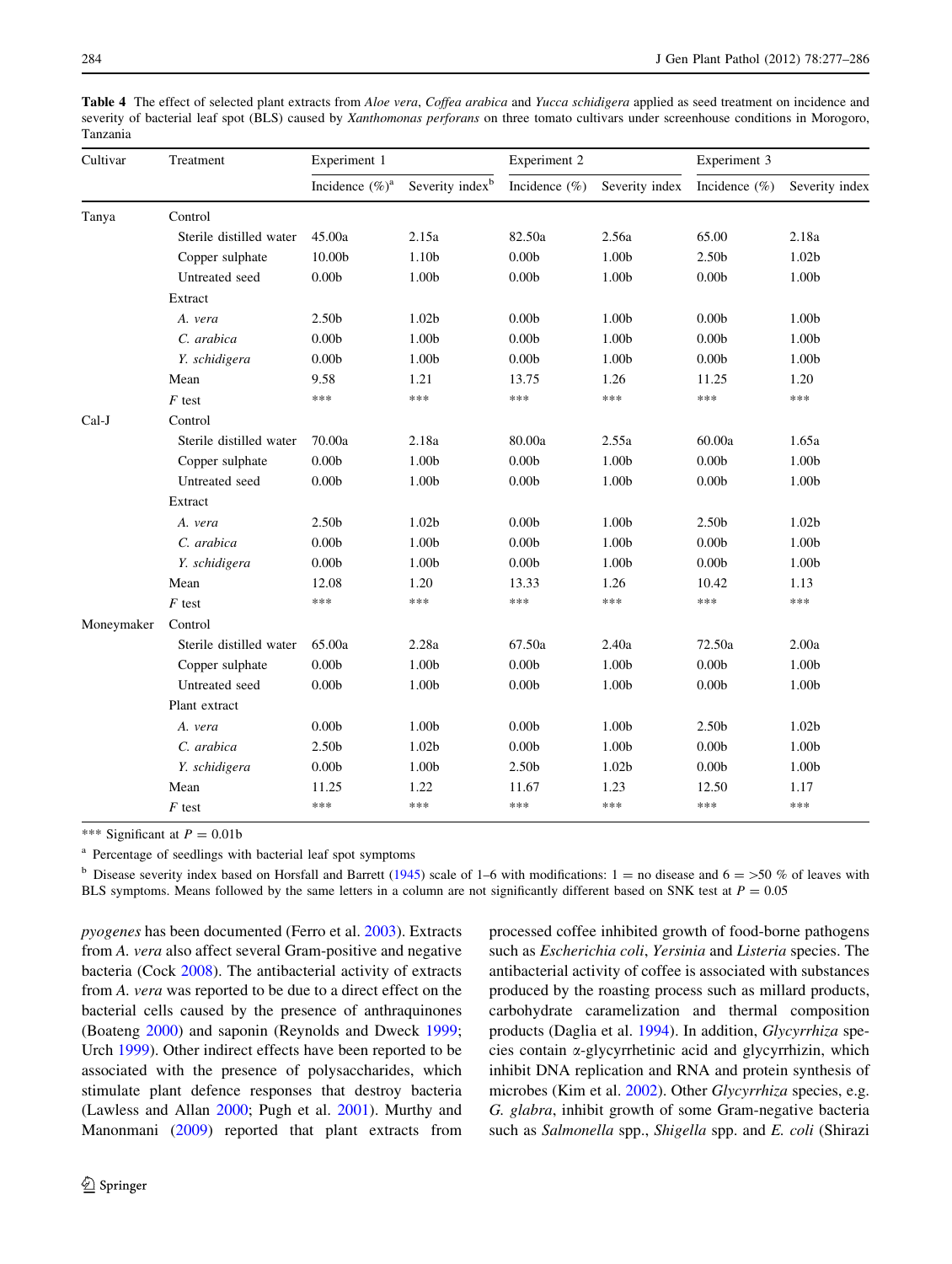<span id="page-8-0"></span>et al. [2007\)](#page-9-0). Extracts from Y. schidigera also have antibacterial activity, which was attributed to the presence of saponin, a compound found to inhibit microbial growth through hemolytic activity (Hassan et al. 2010). In the present study, observations of cell suspensions of X. perforans treated with extracts from Y. schidigera at 10 % concentration using confocal microscopy revealed permeabilization of bacterial cells (data not shown).

In addition to reducing BLS in tomato seedlings, plant extracts from A. vera, C. arabica and Y. schidigera significantly improved germination  $(P<0.05)$  of tomato seedlings (Table [3\)](#page-6-0). At the same time, the vigor and dry mass of tomato seedlings were not affected by the treatment of seeds with plant extracts from A. vera, C. arabica, G. uralensis and Y. schidigera, indicating that these extracts were not phytotoxic to tomato seeds and seedling development. Other seed treatments with natural compounds of plant origin to control plant pathogens have been reported to have no negative effects on plant growth, seed viability or food quality (Opara and Wokocha [2008](#page-9-0)). Based on data from the present study, extracts from A. vera, C. arabica and Y. schidigera were the most promising plant extracts against BLS and can therefore be used to treat tomato seed. Additionally, they fulfilled the requirements for bioactive chemicals (Hewett and Griffiths 1986) and have the advantages of low mammalian toxicity, minimal health hazards and the least environmental pollution (Amadioha 2003; Singh [1994](#page-9-0)).

Under screenhouse conditions in Tanzania, using three tomato cultivars, transplants obtained from seed treated with extracts from A. vera, C. arabica and Y. schidigera had significantly lower BLS incidence and severity than tomato seedlings from seed treated with sterile distilled water (Table [4\)](#page-7-0). The ability of these plant extracts to control BLS in the three tomato cultivars grown in Tanzania without negatively affecting seedling growth indicated the potential of using these plant extracts as seed treatment against BLS pathogens.

We also demonstrated that aqueous extracts of 13 plant species (15.5 % of the tested extracts) had antimicrobial properties and inhibited the growth of X. perforans in in vitro and in planta assays. Plant extracts from A. vera, C. arabica and Y. schidigera were of particular interest as a control strategy to BLS of tomato because they consistently inhibited X. perforans in different experiments without negative effects on tomato seeds and seedlings. The ability of these plant extracts to control BLS xanthomonads in tomato also provides an alternative control approach against copper-resistant strains reported to be present in Tanzania (Shenge et al. [2007](#page-9-0)). These plants extracts must also be tested against BLS under farmers' conditions before they can be recommended for production of BLS free tomato transplants. More research is also needed to identify bioactive fractions from these plant extracts as well as their mechanisms of action.

Acknowledgments The authors wish to thank the Danish International Development Assistance (DANIDA) through ENRECA LIFE project No. 731 for providing funds for this work.

Open Access This article is distributed under the terms of the Creative Commons Attribution License which permits any use, distribution, and reproduction in any medium, provided the original author(s) and the source are credited.

### References

- Abdul-Baki AA, Anderson JD (1973) Vigor determination in soybean seed by multiple criteria. Crop Sci 13:630–633
- Amadioha AC (2003) Evaluation of some plant leaf extracts against Colletotrichum lindemuthianum in cowpea. Acta Phytopathol Enthomol Hung 38:259–265
- Anonymous (2006) List of new names and new combinations previously effectively, but not validly, published. Int J Syst Evol Microbiol 56:925–927
- Black R, Seal S, Abubakar Z, Nono-Womdim R, Swai I (2001) Bacterial spot (Xanthomonas campestris pv. vesicatoria) of tomato and sweet pepper in Tanzania. Plant Pathol 50:810 (abstract)
- Boateng JS (2000) Analysis of commercial samples of aloe. Ph.D. thesis, University of Strathclyde, Glasgow
- Carrillo-Fasio JA, Garcia-Estrada RS, Allende-Molar R, Marquez-Zequera I, Millan- Ocampo S, Gaxiola-Espinoza G et al (2001) Sensitivity of Xanthomonas campestris pv. vesicatoria (Doidge) dye strains to copper. Rev Mex Fitopatol 19:72–77
- Cock IE (2008) Antimicrobial activity of Aloe barbadensis Miller leaf gel components. Internet J Microbiol 4(2). [http://www98.griffith.](http://www98.griffith.edu.au/dspace/bitstream/10072/21381/1/50582_1.pdf) [edu.au/dspace/bitstream/10072/21381/1/50582\\_1.pdf](http://www98.griffith.edu.au/dspace/bitstream/10072/21381/1/50582_1.pdf). Cited 12 April 2011
- Daglia M, Cuzzoni MT, Dacarro C (1994) Antibacterial activity of coffee. J Agric Food Chem 42:2270–2272
- Ferro VA, Bradbury F, Cameron P, Shakir E, Rahman SR, Stimson WH (2003) In vitro susceptibilities of Shigella flexneri and Streptococcus pyogenes to inner gel of Aloe barbadensis Miller. Antimicrob Agents Chemother 147:1137–1139
- Gitaitis R, McCarter S, Jones J (1992) Disease control in tomato transplants produced in Georgia and Florida. Plant Dis 76:651– 656
- Gore JP, O'Garro LW (1999) Xanthomonas campestris pv. vesicatoria from bell pepper and tomato in Barbados undergoes changes in race structure, virulence and sensitivity to chemical control agents. J Phytopathol 47:397–402
- Hassan SM, Byrd JA, Cartwright AL, Bailey CA (2010) Hemolytic and antimicrobial activities differ among saponin-rich extracts from guar, quillaja, yucca, and soybean. Appl Biochem Biotechnol 162:1008–1017
- Hewett PD, Griffiths DC (1986) Biology of seed treatment. In: Jeffs KA (ed) Seed treatments. BCPC Publications, Thornton Health, Surrey, pp 7–12
- Horsfall JG, Barrett RW (1945) An improved grading system for measuring plant disease. Phytopathology 35:655 (abstract)
- International Seed Federation (ISF) (2007) Method for the detection of Xanthomonas campestris pv. vesicatoria on tomato seed. ISF Secretariat, Chemin du Reposoir, Nyon
- International Seed Testing Association (ISTA) (2005) International rules for seed testing. Bassersdorf